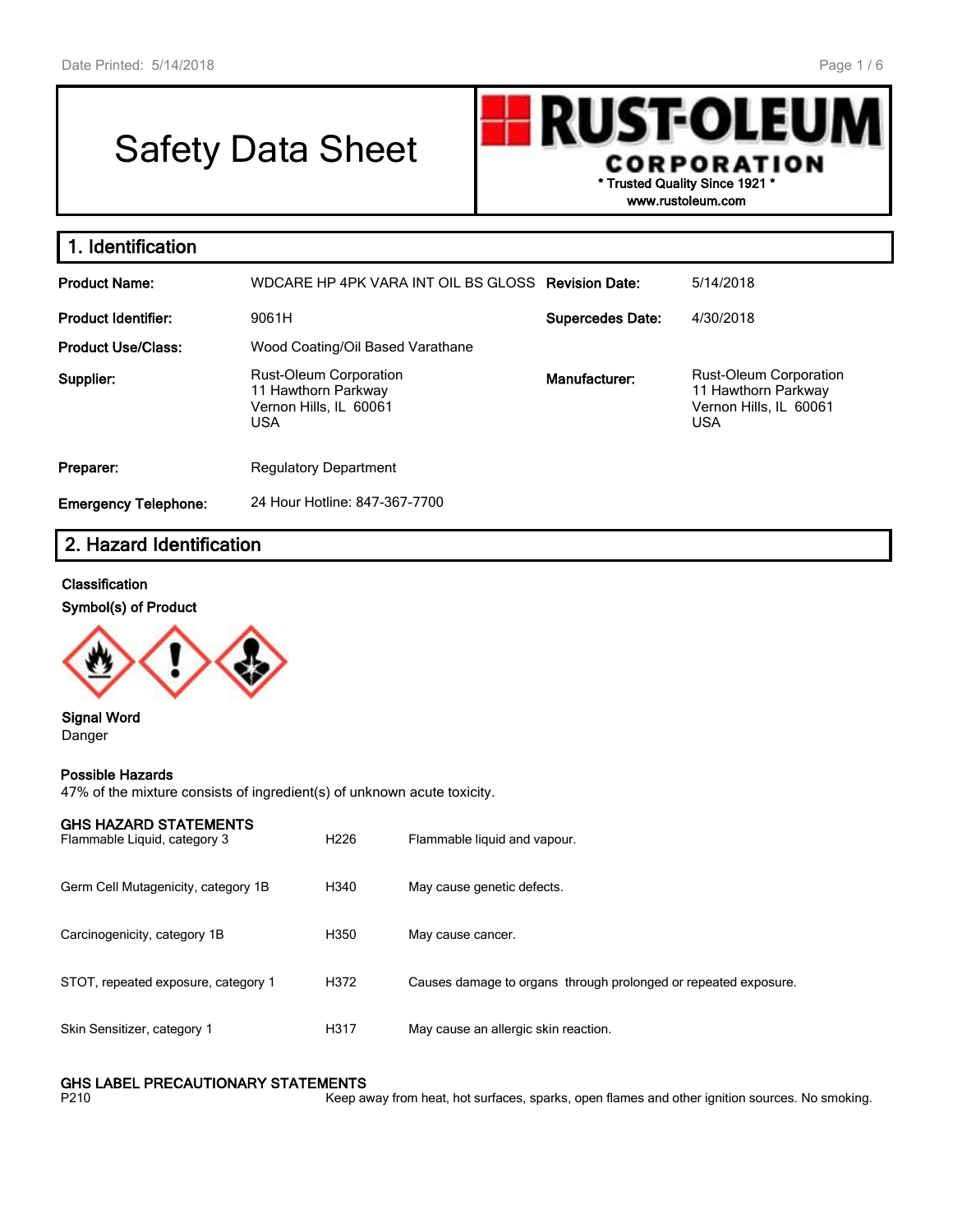| Date Printed: 5/14/2018                  | Page 2 / 6                                                                                              |
|------------------------------------------|---------------------------------------------------------------------------------------------------------|
| P233                                     | Keep container tightly closed.                                                                          |
| P <sub>280</sub>                         | Wear protective gloves/protective clothing/eye protection/face protection.                              |
| P303+P361+P353                           | IF ON SKIN (or hair): Take off immediately all contaminated clothing. Rinse skin with water/<br>shower. |
| P370+P378                                | In case of fire: Use alcohol film forming foam, carbon dioxide, dry chemical, dry sand to extinguish.   |
| P403+P235                                | Store in a well-ventilated place. Keep cool.                                                            |
| P501                                     | Dispose of contents/container in accordance with local, regional and national regulations.              |
| P201                                     | Obtain special instructions before use.                                                                 |
| P308+P313                                | IF exposed or concerned: Get medical advice/attention.                                                  |
| P405                                     | Store locked up.                                                                                        |
| P260                                     | Do not breathe dust/fume/gas/mist/vapors/spray.                                                         |
| P264                                     | Wash hands thoroughly after handling.                                                                   |
| P314                                     | Get medical advice/attention if you feel unwell.                                                        |
| P272                                     | Contaminated work clothing should not be allowed out of the workplace.                                  |
| P302+P352                                | IF ON SKIN: Wash with plenty of soap and water.                                                         |
| P333+P313                                | If skin irritation or rash occurs: Get medical advice/attention.                                        |
| P321                                     | For specific treatment see label                                                                        |
| GHS SDS PRECAUTIONARY STATEMENTS<br>P240 | Ground/bond container and receiving equipment.                                                          |
| P241                                     | Use explosion-proof electrical/ventilating/lighting/equipment.                                          |
| P242                                     | Use only non-sparking tools.                                                                            |
| P243                                     | Take precautionary measures against static discharge.                                                   |
| P270                                     | Do not eat, drink or smoke when using this product.                                                     |
| P363                                     | Wash contaminated clothing before reuse.                                                                |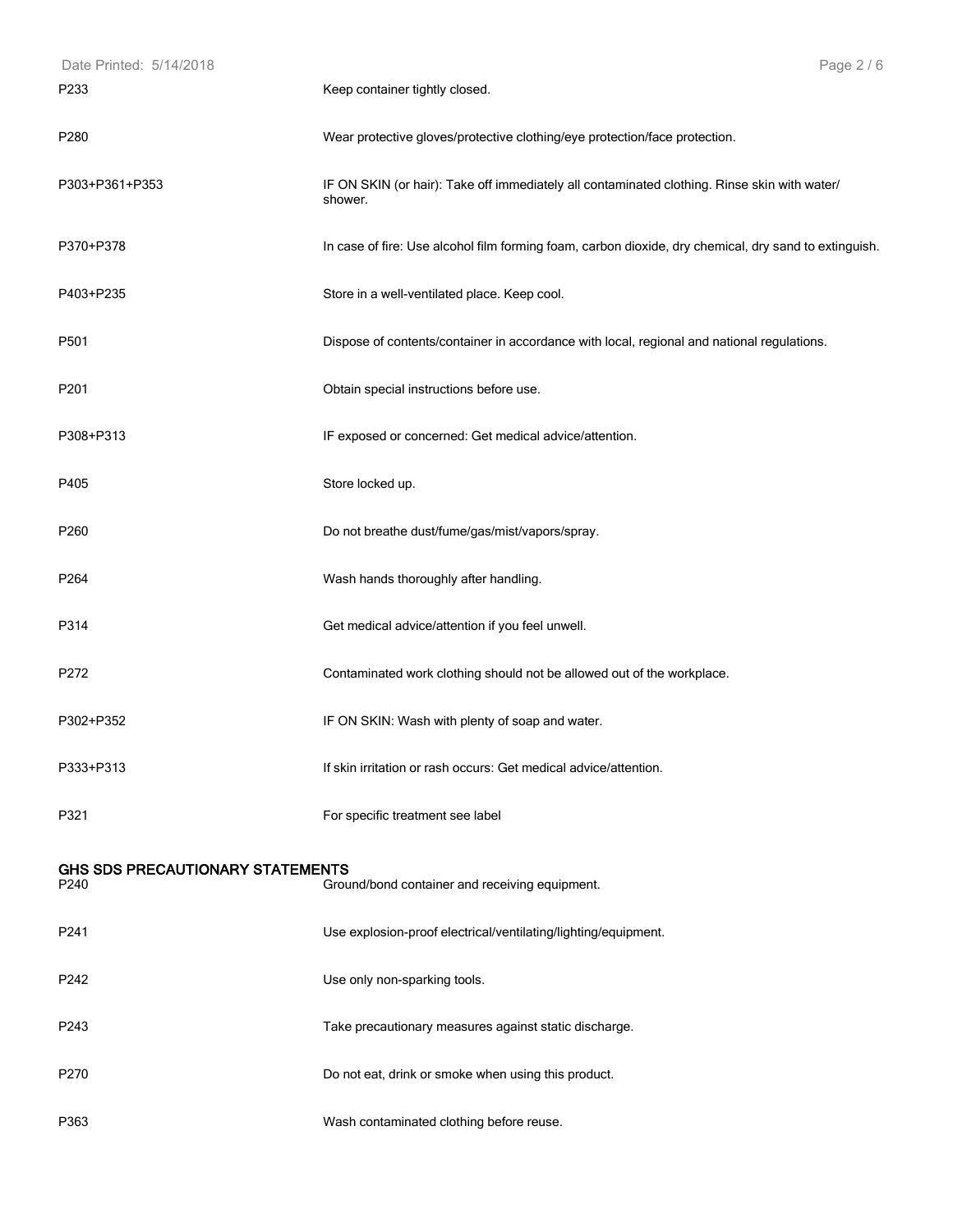## **3. Composition / Information On Ingredients**

#### **HAZARDOUS SUBSTANCES**

| <b>Chemical Name</b>                   | CAS-No.        | <u>Wt.%</u><br>Range | <b>GHS Symbols</b>    | <b>GHS Statements</b>    |
|----------------------------------------|----------------|----------------------|-----------------------|--------------------------|
| <b>Mineral Spirits</b>                 | 64742-88-7     | 25-50                | GHS08                 | H304-372                 |
| Naphtha, Petroleum, Hydrotreated Light | 64742-49-0     | $2.5 - 10$           | GHS08                 | H304-340-350             |
| Solvent Naphtha, Light Aromatic        | 64742-95-6     | $0.1 - 1.0$          | GHS07-GHS08           | H304-332-340-350         |
| <b>Stoddard Solvent</b>                | 8052-41-3      | $0.1 - 1.0$          | GHS08                 | H304-372                 |
| Methyl ethyl ketoxime                  | 96-29-7        | $0.1 - 1.0$          | GHS05-GHS06-<br>GHS08 | H302-312-317-318-331-351 |
| Ethylbenzene                           | $100 - 41 - 4$ | $0.1 - 1.0$          | GHS02-GHS07-<br>GHS08 | H225-304-332-351-373     |

## **4. First-Aid Measures**

**FIRST AID - EYE CONTACT:** Immediately flush eyes with plenty of water for at least 15 minutes holding eyelids open. Get medical attention. Do NOT allow rubbing of eyes or keeping eyes closed.

**FIRST AID - SKIN CONTACT:** Wash skin with soap and water. Remove contaminated clothing. Get medical attention if irritation develops or persists.

**FIRST AID - INHALATION:** Remove to fresh air. If not breathing, give artificial respiration. If breathing is difficult, give oxygen. Get immediate medical attention. Do NOT use mouth-to-mouth resuscitation. If you experience difficulty in breathing, leave the area to obtain fresh air. If continued difficulty is experienced, get medical assistance immediately.

**FIRST AID - INGESTION:** Aspiration hazard: Do not induce vomiting or give anything by mouth because this material can enter the lungs and cause severe lung damage. Get immediate medical attention. If swallowed, get medical attention.

## **5. Fire-Fighting Measures**

**EXTINGUISHING MEDIA:** Alcohol Film Forming Foam, Carbon Dioxide, Dry Chemical, Dry Sand, Water Fog

**UNUSUAL FIRE AND EXPLOSION HAZARDS:** Keep containers tightly closed. No unusual fire or explosion hazards noted. Closed containers may explode when exposed to extreme heat due to buildup of steam. Combustible liquid and vapor.

**SPECIAL FIREFIGHTING PROCEDURES:** Water may be used to cool closed containers to prevent pressure buildup and possible autoignition or explosion. Evacuate area and fight fire from a safe distance. Use water spray to keep fire-exposed containers cool. Containers may explode when heated.

**Special Fire and Explosion Hazard (Combustible Dust):** No Information

## **6. Accidental Release Measures**

**STEPS TO BE TAKEN IF MATERIAL IS RELEASED OR SPILLED:** Contain spilled liquid with sand or earth. DO NOT use combustible materials such as sawdust. Dispose of according to local, state (provincial) and federal regulations. Do not incinerate closed containers. Remove all sources of ignition, ventilate area and remove with inert absorbent and non-sparking tools.

## **7. Handling and Storage**

**HANDLING:** Wash thoroughly after handling. Wash hands before eating. Follow all SDS and label precautions even after container is emptied because it may retain product residues. Avoid breathing fumes, vapors, or mist. Avoid contact with eyes. Remove contaminated clothing and launder before reuse. Use only with adequate ventilation. Avoid contact with eyes, skin and clothing.

**STORAGE:** Keep containers tightly closed. Isolate from heat, electrical equipment, sparks and open flame. Keep away from heat, sparks, flame and sources of ignition. Keep container closed when not in use. Store in a dry, well ventilated place. Keep container tightly closed when not in use. Avoid excess heat.

**Advice on Safe Handling of Combustible Dust:** No Information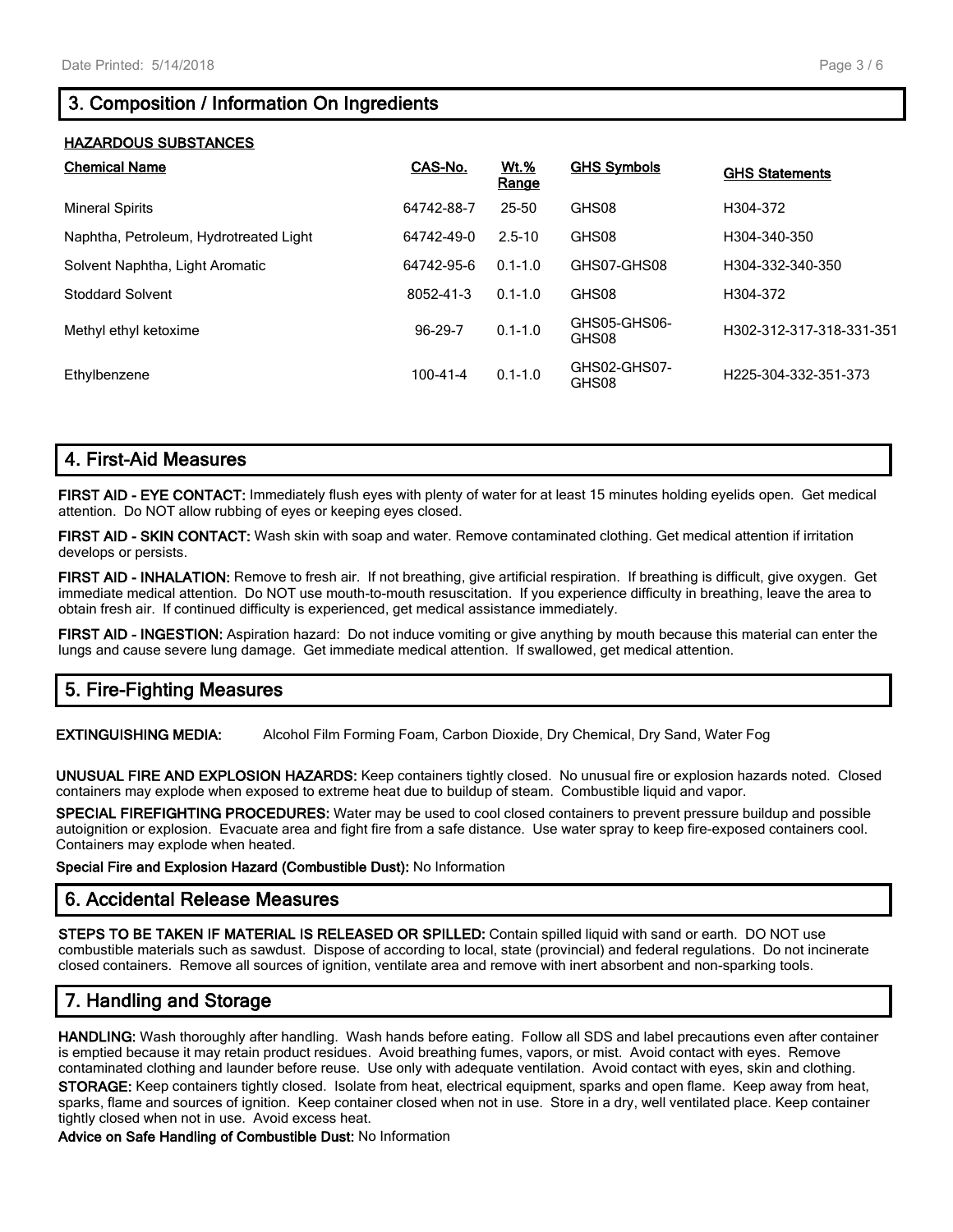#### Page 4 / 6

## **8. Exposure Controls / Personal Protection**

| <b>Chemical Name</b>            | CAS-No.        | Weight %<br>Less Than | <b>ACGIH TLV-</b><br><b>TWA</b> | <b>ACGIH TLV-</b><br><b>STEL</b> | <b>OSHA PEL-TWA</b> | <b>OSHA PEL-</b><br><b>CEILING</b> |
|---------------------------------|----------------|-----------------------|---------------------------------|----------------------------------|---------------------|------------------------------------|
| <b>Mineral Spirits</b>          | 64742-88-7     | 40.0                  | N.E.                            | N.E.                             | N.E.                | N.E.                               |
| Naphtha, Petroleum,             | 64742-49-0     | 10.0                  | N.E.                            | N.E.                             | N.E.                | N.E.                               |
| Hydrotreated Light              |                |                       |                                 |                                  |                     |                                    |
| Solvent Naphtha, Light Aromatic | 64742-95-6     | 1.0                   | N.E.                            | N.E.                             | N.E.                | N.E.                               |
| <b>Stoddard Solvent</b>         | 8052-41-3      | 1.0                   | $100$ ppm                       | N.E.                             | 500 ppm             | N.E.                               |
| Methyl ethyl ketoxime           | 96-29-7        | 1.0                   | 10 ppm                          | N.E.                             | N.E.                | N.E.                               |
| Ethylbenzene                    | $100 - 41 - 4$ | 1.0                   | 20 ppm                          | N.E.                             | $100$ ppm           | N.E.                               |

#### **PERSONAL PROTECTION**

**ENGINEERING CONTROLS:** Use process enclosures, local exhaust ventilation, or other engineering controls to control airborne levels below recommended exposure limits. Prevent build-up of vapors by opening all doors and windows to achieve crossventilation.

**RESPIRATORY PROTECTION:** A respiratory protection program that meets OSHA 1910.134 and ANSI Z88.2 requirements must be followed whenever workplace conditions warrant a respirator's use. A NIOSH/MSHA approved air purifying respirator with an organic vapor cartridge or canister may be permissible under certain circumstances where airborne concentrations are expected to exceed exposure limits.

Protection provided by air purifying respirators is limited. Use a positive pressure air supplied respirator if there is any potential for an uncontrolled release, exposure levels are not known, or in any other circumstances where air purifying respirators may not provide adequate protection.

**SKIN PROTECTION:** Use impervious gloves to prevent skin contact and absorption of this material through the skin. Nitrile or Neoprene gloves may afford adequate skin protection. Use gloves to prevent prolonged skin contact.

**EYE PROTECTION:** Use safety eyewear designed to protect against splash of liquids.

**OTHER PROTECTIVE EQUIPMENT:** Refer to safety supervisor or industrial hygienist for further information regarding personal protective equipment and its application. Refer to safety supervisor or industrial hygienist for further guidance regarding types of personal protective equipment and their applications.

**HYGIENIC PRACTICES:** Wash thoroughly with soap and water before eating, drinking or smoking. Remove contaminated clothing immediately and launder before reuse.

**Engineering Measures for Combustible Dust:** No Information

## **9. Physical and Chemical Properties**

| Appearance:                 | Liguid                     | <b>Physical State:</b>            | Liquid      |
|-----------------------------|----------------------------|-----------------------------------|-------------|
| Odor:                       | Solvent Like               | <b>Odor Threshold:</b>            | N.E.        |
| <b>Relative Density:</b>    | 0.896                      | pH:                               | N.A.        |
| Freeze Point, °C:           | N.D.                       | <b>Viscosity:</b>                 | N.D.        |
| <b>Solubility in Water:</b> | Negligible                 | Partition Coefficient, n-octanol/ |             |
| Decompostion Temp., °C:     | N.D.                       | water:                            | N.D.        |
| Boiling Range, °C:          | $-18 - 537$                | <b>Explosive Limits, vol%:</b>    | $1.0 - 7.0$ |
| <b>Flammability:</b>        | <b>Supports Combustion</b> | Flash Point, °C:                  | 40          |
| <b>Evaporation Rate:</b>    | Slower than Ether          | Auto-ignition Temp., °C:          | N.D.        |
| <b>Vapor Density:</b>       | Heavier than Air           | Vapor Pressure:                   | N.D.        |
|                             |                            |                                   |             |

(See "Other information" Section for abbreviation legend)

#### **10. Stability and Reactivity**

**CONDITIONS TO AVOID:** Avoid all possible sources of ignition.

**INCOMPATIBILITY:** Incompatible with strong oxidizing agents, strong acids and strong alkalies.

**HAZARDOUS DECOMPOSITION:** By open flame, carbon monoxide and carbon dioxide. When heated to decomposition, it emits acrid smoke and irritating fumes. Contains solvents which may form carbon monoxide, carbon dioxide, and formaldehyde.

**HAZARDOUS POLYMERIZATION:** Will not occur under normal conditions.

**STABILITY:** This product is stable under normal storage conditions.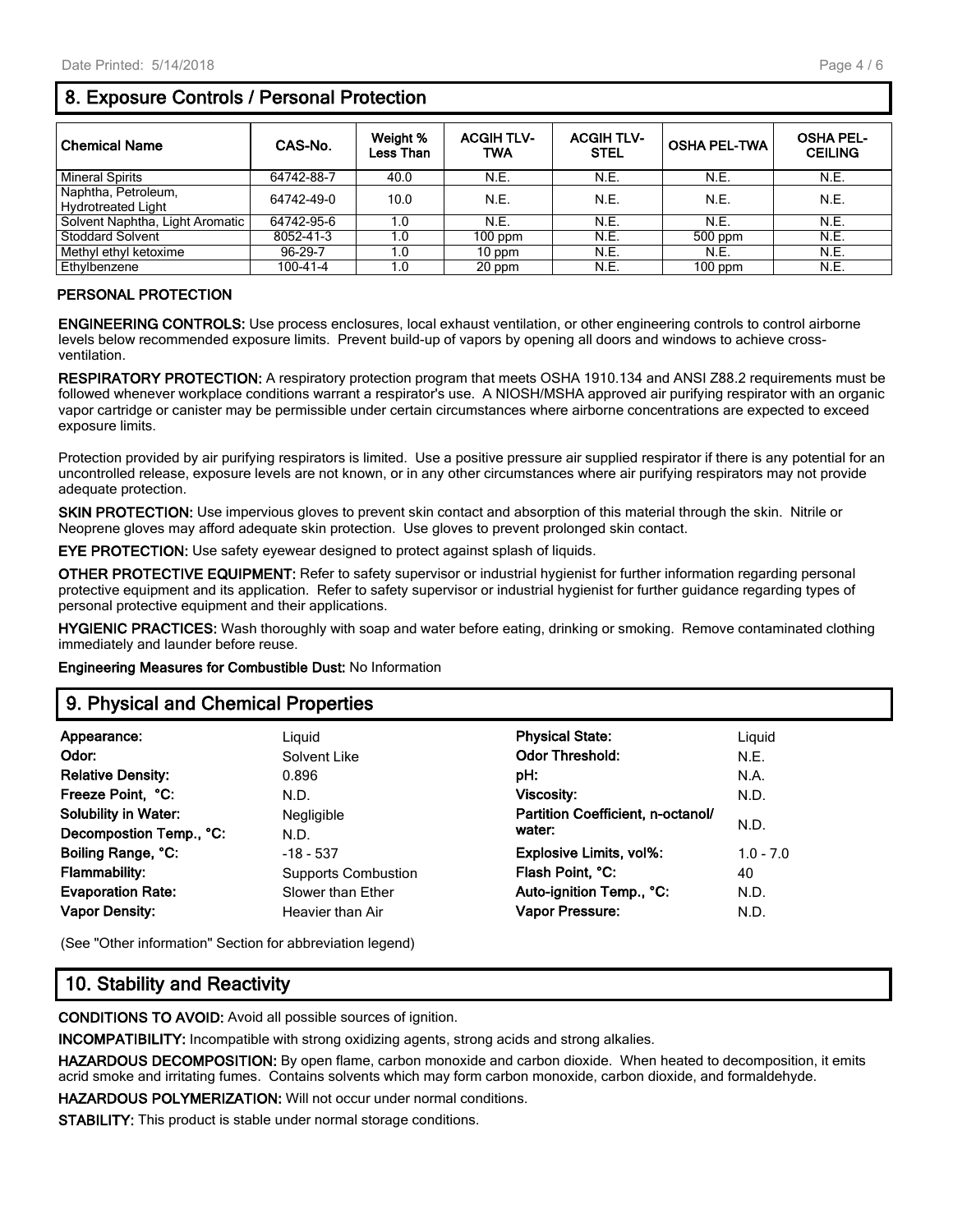## **11. Toxicological Information**

**EFFECTS OF OVEREXPOSURE - EYE CONTACT:** Causes eye irritation. Substance causes moderate eye irritation.

**EFFECTS OF OVEREXPOSURE - SKIN CONTACT:** May cause skin irritation. Substance may cause slight skin irritation.

**EFFECTS OF OVEREXPOSURE - INHALATION:** Harmful if inhaled. May cause headaches and dizziness. High vapor concentrations are irritating to the eyes, nose, throat and lungs. High gas, vapor, mist or dust concentrations may be harmful if inhaled. Avoid breathing fumes, spray, vapors, or mist. Prolonged or excessive inhalation may cause respiratory tract irritation.

**EFFECTS OF OVEREXPOSURE - INGESTION:** Aspiration hazard if swallowed; can enter lungs and cause damage. Irritating to the nose, throat and respiratory tract. Harmful if swallowed.

**EFFECTS OF OVEREXPOSURE - CHRONIC HAZARDS:** IARC lists Ethylbenzene as a possible human carcinogen (group 2B). Reports have associated repeated and prolonged occupational overexposure to solvents with permanent brain and nervous system damage.

**PRIMARY ROUTE(S) OF ENTRY:** Eye Contact, Ingestion, Inhalation, Skin Absorption, Skin Contact

#### **ACUTE TOXICITY VALUES**

#### **The acute effects of this product have not been tested. Data on individual components are tabulated below:**

| CAS-No.        | <b>Chemical Name</b>                   | Oral LD50        | Dermal LD50        | Vapor LC50     |
|----------------|----------------------------------------|------------------|--------------------|----------------|
| 64742-88-7     | <b>Mineral Spirits</b>                 | >19748 mg/kg Rat | >3000 mg/kg Rabbit | 4951 mg/L Rat  |
| 64742-49-0     | Naphtha, Petroleum, Hydrotreated Light | >5000 mg/kg Rat  | >3160 mg/kg Rabbit | >4951 mg/L Rat |
| 64742-95-6     | Solvent Naphtha, Light Aromatic        | 8400 mg/kg Rat   | >2000 mg/kg Rabbit | N.E.           |
| 96-29-7        | Methyl ethyl ketoxime                  | 930 mg/kg Rat    | 1100 mg/kg Rabbit  | >4.8 mg/L Rat  |
| $100 - 41 - 4$ | Ethylbenzene                           | 3500 mg/kg Rat   | 15400 mg/kg Rabbit | 17.4 mg/L Rat  |
|                |                                        |                  |                    |                |

N.E. - Not Established

## **12. Ecological Information**

**ECOLOGICAL INFORMATION:** Product is a mixture of listed components. Product is a mixture of listed components.

### **13. Disposal Information**

**DISPOSAL INFORMATION:** Dispose of material in accordance to local, state, and federal regulations and ordinances. Do not allow to enter waterways, wastewater, soil, storm drains or sewer systems. Do not incinerate closed containers.

## **14. Transport Information**

|                              | Domestic (USDOT) | <b>International (IMDG)</b> | Air (IATA)  | <b>TDG (Canada)</b> |
|------------------------------|------------------|-----------------------------|-------------|---------------------|
| <b>UN Number:</b>            | N.A.             | 1263                        | 1263        | N.A.                |
| <b>Proper Shipping Name:</b> | Not Regulated    | Paint                       | Paint       | Not Regulated       |
|                              |                  |                             |             |                     |
| <b>Hazard Class:</b>         | N.A.             | 3                           | 3           | N.A.                |
| Packing Group:               | N.A.             | III                         | Ш           | N.A.                |
| <b>Limited Quantity:</b>     | No.              | Yes, >5L No                 | Yes, >5L No | No.                 |

## **15. Regulatory Information**

## **U.S. Federal Regulations:**

#### **CERCLA - SARA Hazard Category**

This product has been reviewed according to the EPA 'Hazard Categories' promulgated under Sections 311 and 312 of the Superfund Amendment and Reauthorization Act of 1986 (SARA Title III) and is considered, under applicable definitions, to meet the following categories:

No Information